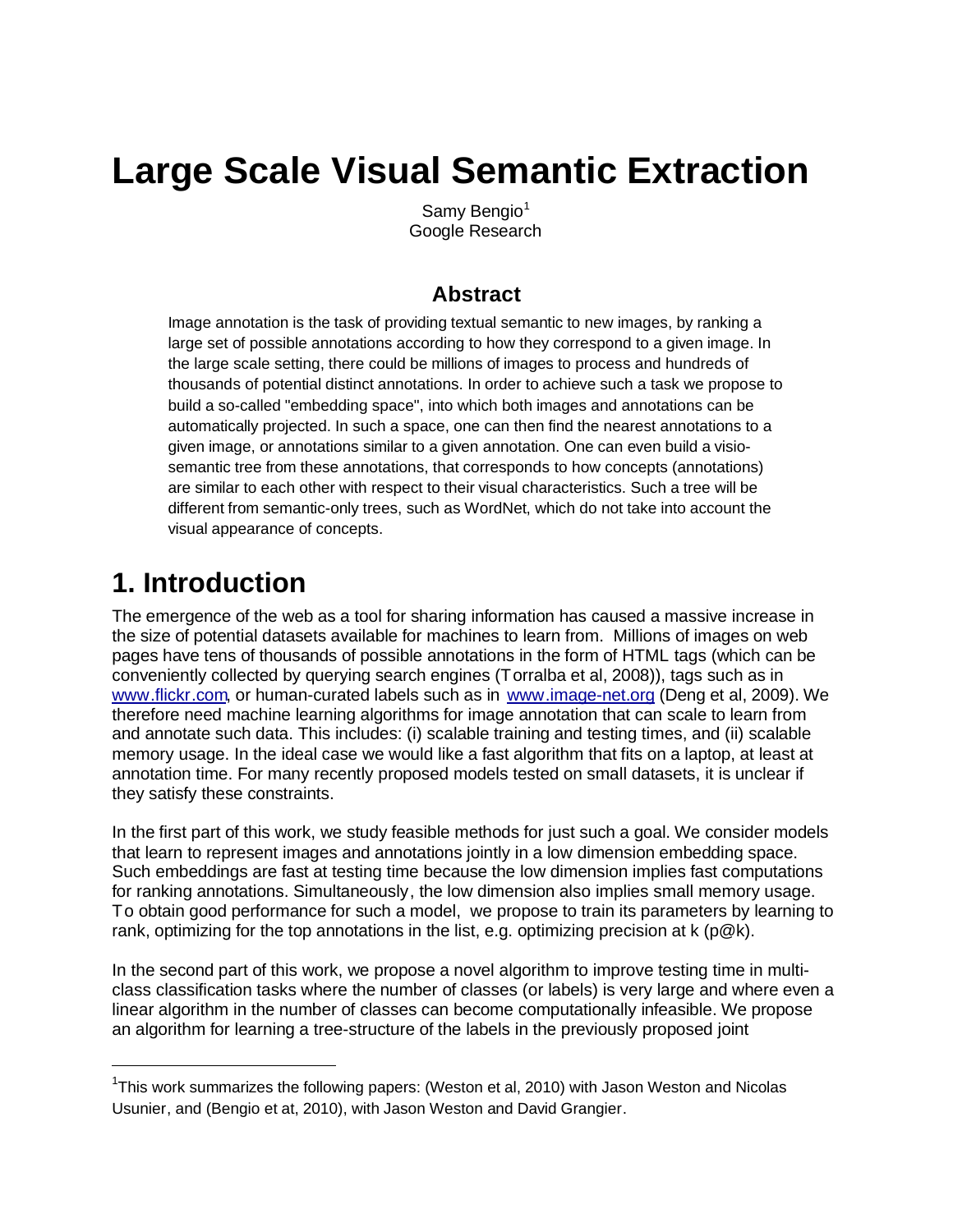embedding space which, by optimizing the overall tree loss, provides a superior accuracy to existing tree labeling methods.

## **2. Joint Embedding of Images and Labels**

We propose to learn a mapping into a feature space where images and annotations are both represented, as illustrated in Figure 1. The mapping functions are therefore different, but are learnt jointly to optimize the supervised loss of interest for our final task, that of annotating images. We start with a representation of images  $x \in \Re^d$  and a representation of annotations  $i \in \Upsilon = \{1,..Y\}$ , indices into a dictionary of possible annotations. We then learn a mapping from the image feature space to the joint space  $\mathbb{R}^D$ .

$$
r_I(x): \Re^d \to \Re^D
$$

while jointly learning a mapping for annotations:  $\Phi_W(i){:}\{1,\hspace{-4pt}.\hspace{-4pt},\hspace{-4pt}.\hspace{-4pt}\}Y\}\hspace{-4pt} \rightarrow\hspace{-4pt}\Re^D$ 





These are chosen to be linear maps, i.e.  $\Phi_I(x) = Vx$  and  $\Phi_W(i) = W_{i}$ , where  $W_i$  indexes the  $i^{th}$  column of a  $D\times Y$  matrix, but potentially any mapping could be used. In our work, we use sparse high dimensional feature vectors of bags-of-visual terms for image vectors  $x$  and each annotation has its own learnt representation (even if, for example, multi-word annotations share words). Our goal is, for a given image, to rank the possible annotations such that the highest ranked annotations best describe the semantic content of the image. We consider the following model: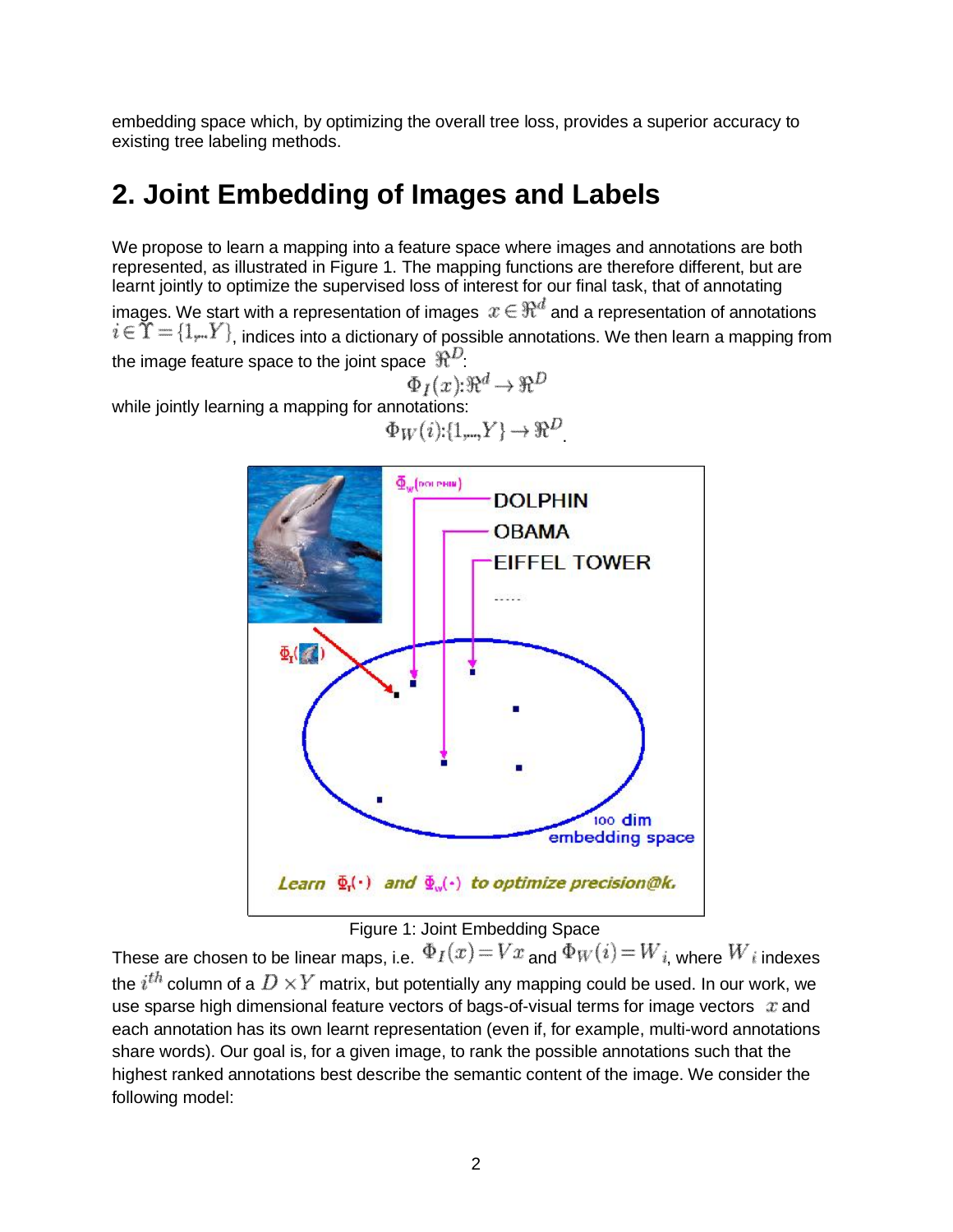$$
\boldsymbol{f}_i(\boldsymbol{x})\!=\!\boldsymbol{\Phi}_W(i)^T\boldsymbol{\Phi}_I(\boldsymbol{x})\!=\!\boldsymbol{W}_i^{\ T}\boldsymbol{V}\boldsymbol{x}
$$

where the possible annotations  $\hat{i}$  are ranked according to the magnitude of  $\int_{\hat{i}}(x)$ , largest first.

#### **2.1. Image Labelling as a Learning-To-Rank Task**

Labelling an image can be viewed as a ranking task where, given an image, one needs to order labels such that the top ones correspond to the image, while the bottom ones are unrelated to it. Various learning-to-rank methods have been proposed in the machine learning literature over the years, some of which can scale to large datasets (while others can't). The simplest scalable approach is the following: one can decompose the ranking task as a large sum of several smaller tasks:

$$
loss = \sum_{x} \sum_{y^{+}} \sum_{y} |1 - f_{y^{+}}(x) + f_{y^{-}}(x)|_{+}
$$

where for each training image  $x$ , we want the score of each good label  $y^+$  to be higher than the score of any bad label  $\mathcal{Y}$  by a margin of at least one, otherwise we pay the corresponding price. This loss can be trained very efficiently on very large datasets using stochastic gradient descent. However, a better alternative would be a loss that concentrates on the top of the ranking, instead of considering every triplets ( $x,y^+,y^-$ ) uniformly. In (Weston et al, 2010), we proposed the WARP loss, which can weigh each of the triplets according to the estimated rank of the good labels, and still yield an efficient implementation. The resulting model is much faster to train and obtains a much better performance at the top of the ranking.

#### **2.2. Large Scale Learning**

We trained an embedding model with the WARP loss on a very large dataset, containing more than 10 million training images and more than 100 thousand labels, where labels correspond to queries uttered on Google Image Search and images attributed to these labels were images often clicked for these queries. That meant a very noisy data, where queries are in several languages, with many spelling mistakes an many apparently similar queries.

An interesting side effect of training such a model is that it provides a natural way of organizing labels among themselves, by looking at the nearest labels of a given label in the embedding space. Table 1 shows some examples of the nearest labels of some labels, where we see several misspellings, translations, and semantically similar labels.

| <b>Target Label</b> | <b>Nearest Labels</b>                                                 |
|---------------------|-----------------------------------------------------------------------|
| barack obama        | barak obama, obama, barack, barrack obama, bow wow, george bush       |
| david beckham       | beckham, david beckam, alessandro del piero, del piero, david becham  |
| santa               | santa claus, papa noel, pere noel, santa clause, joyeux noel, tomte   |
| dolphin             | delphin, dauphin, whale, delfin, delfini, baleine, blue whale, walvis |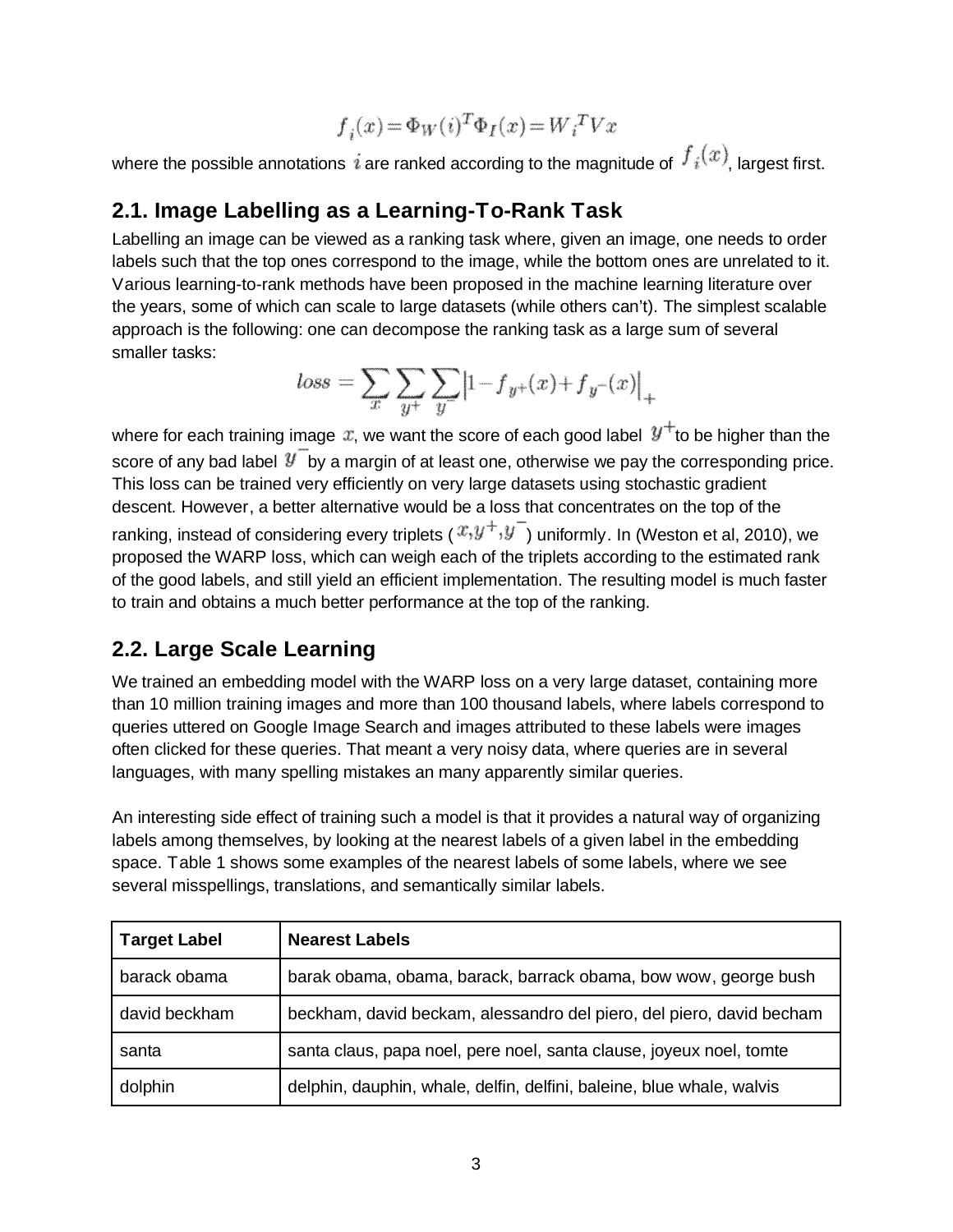| <b>COWS</b>  | cattle, shire, dairy cows, kuh, horse, cow, shire horse, kone, holstein       |
|--------------|-------------------------------------------------------------------------------|
| rose         | rosen, hibiscus, rose flower, rosa, roze, pink rose, red rose, a rose         |
| pine tree    | abies alba, abies, araucaria, pine, neem tree, oak tree, pinus sylvestris     |
| mount fuji   | mt fuji, fujisan, fujiyama, mountain, zugspitze, fuji mountain                |
| eiffel tower | eiffel, tour eiffel, la tour eiffel, big ben, paris, blue mosque, eifel tower |
| ipod         | i pod, ipod nano, apple ipod, ipod apple, new ipod, ipod shuffle              |
| f18          | f 18, eurofighter, f14, fighter jet, tomcat, mig21, f 16                      |

Table 1: Nearest labels in the embedding space learnt on the Web-data.

Finally, we show in Table 2 examples of images from our test set (there was more than 3 millions of them, different from the 10 millions of training images), as well as the nearest 10 labels in the embedding space.

| <b>Target Image</b> | <b>Nearest Labels</b>                                                                                                              | <b>Target Image</b> | <b>Nearest Labels</b>                                                                                                             |
|---------------------|------------------------------------------------------------------------------------------------------------------------------------|---------------------|-----------------------------------------------------------------------------------------------------------------------------------|
|                     | delfini, orca, dolphin,<br>mar, delfin, dauphin,<br>whale, cancun, killer<br>whale, sea world                                      |                     | barrack obama, barack<br>obama, barack hussein<br>obama, barack obama,<br>james marsden, jay z,<br>obama, nelly, falco,<br>barack |
|                     | eiffel tower, statue,<br>eiffel, mole<br>antoneliana, la tour<br>eiffel, londra, cctv<br>tower, big ben,<br>calatrava, tokyo tower |                     | ipod, ipod nano, nokia,<br>i pod, nintendo ds,<br>nintendo, Ig, pc, nokia<br>7610, vino                                           |

Table 2: Examples of the top 10 labels obtained for some test images.

## **3. Learning Label Trees**

Labelling images when the number of labels is large (in Section 2, we had on the order of 100,000 labels) can be prohibitive for real-time applications. We thus proposed in (Bengio, 2010) a novel approach to learn a Label Tree, where each node makes a prediction of the subset of labels to be considered by its children, thus decreasing the number of labels at a logarithmic rate until a prediction is reached. Existing approaches (Beygelzimer et al, 2009a, Beygelzimer et al, 2009b, Hsu et al, 2009) typically lose accuracy compared to naive linear time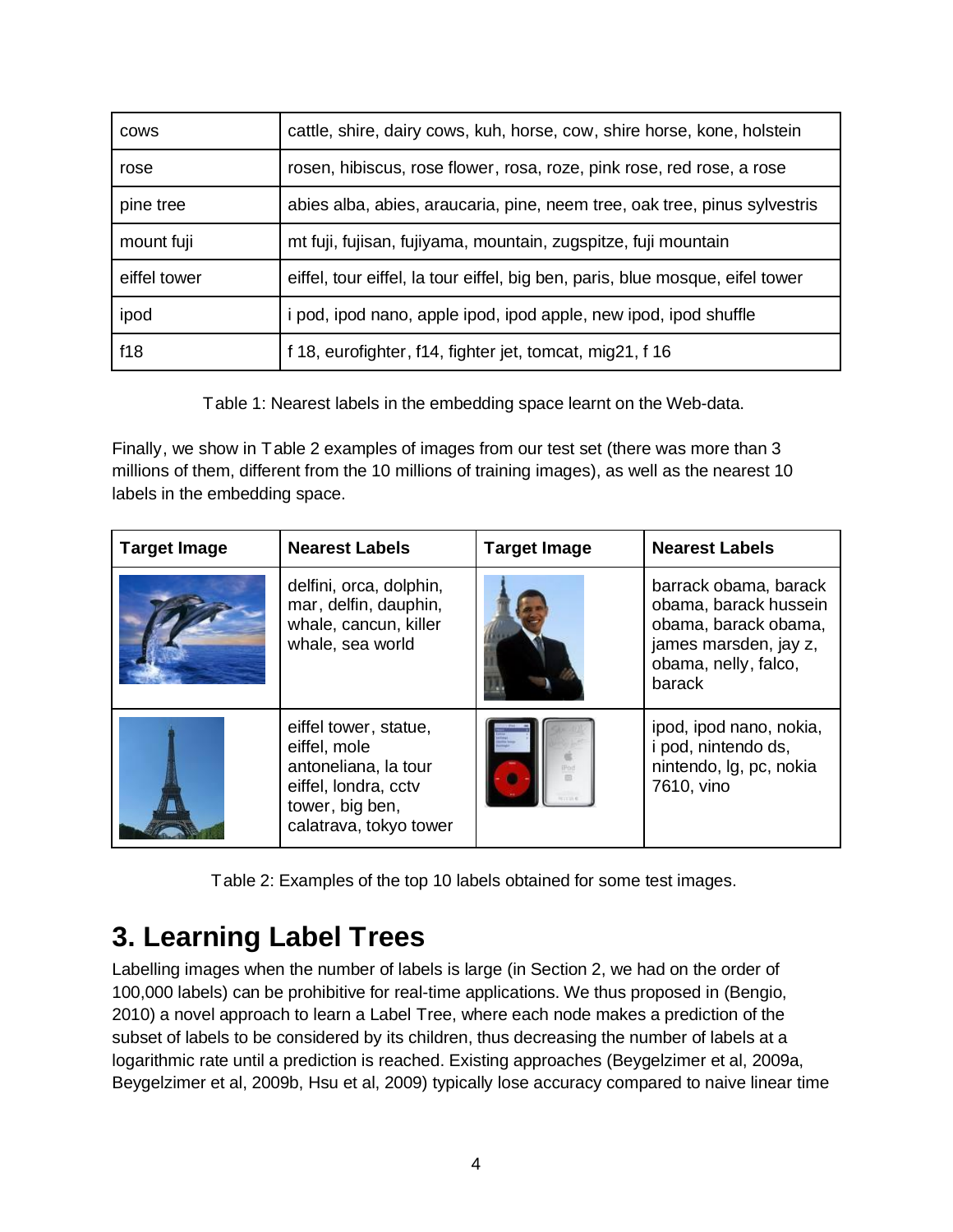approaches. Instead, we apply the following two steps: (a) learning a label tree, and (b) learning predictors for each of the nodes of the tree.

### **3.1. Learning the Label Tree Structure**

In order to learn a label tree such as the one in Figure 2, we proceed as follows: given a set of labels in a node, we look for a partition of that set into subsets such that inside a subset, labels are difficult to distinguish with classifiers trained on their corresponding images, while it is easier to distinguish images belonging to labels of a subset from images belonging to labels of another subset. We do so by computing the confusion matrix between all labels, where we count the number of times our classifiers confuse class  $i$  with class  $\hat{J}$ , and use this matrix to apply spectral clustering (Ng et al, 2002). This procedure can then be applied recursively to obtain a complete label tree. Table 3 gives an examples of labels that were clustered together thanks to that technique.



Figure 2: Example of a label tree.

| great white sharks, imagenes<br>de delfines, liopleurodon<br>meduse, mermaid tail,<br>monstre du loch ness,<br>monstruo del lago ness,<br>oarfish, oceans, sea otter,<br>shark attacks, sperm whale,<br>tauchen, whales | apple iphone 3gs, apple ipod,<br>apple tablet, bumper, iphone<br>4, htc diamond, htc hd, htc<br>magic, htc touch pro 2,<br>iphone 2g, iphone 3, iphone<br>5g, iphone app, iphone apple,<br>iphone apps, iphone nano | chevy colorado, custom<br>trucks, dodge ram, f 250, ford<br>excursion, ford f 150, mini<br>truck, nissan frontier, offroad,<br>pickup, toyota tundra |
|-------------------------------------------------------------------------------------------------------------------------------------------------------------------------------------------------------------------------|---------------------------------------------------------------------------------------------------------------------------------------------------------------------------------------------------------------------|------------------------------------------------------------------------------------------------------------------------------------------------------|
|                                                                                                                                                                                                                         |                                                                                                                                                                                                                     |                                                                                                                                                      |

Table 3: Examples of obtained clusters of labels.